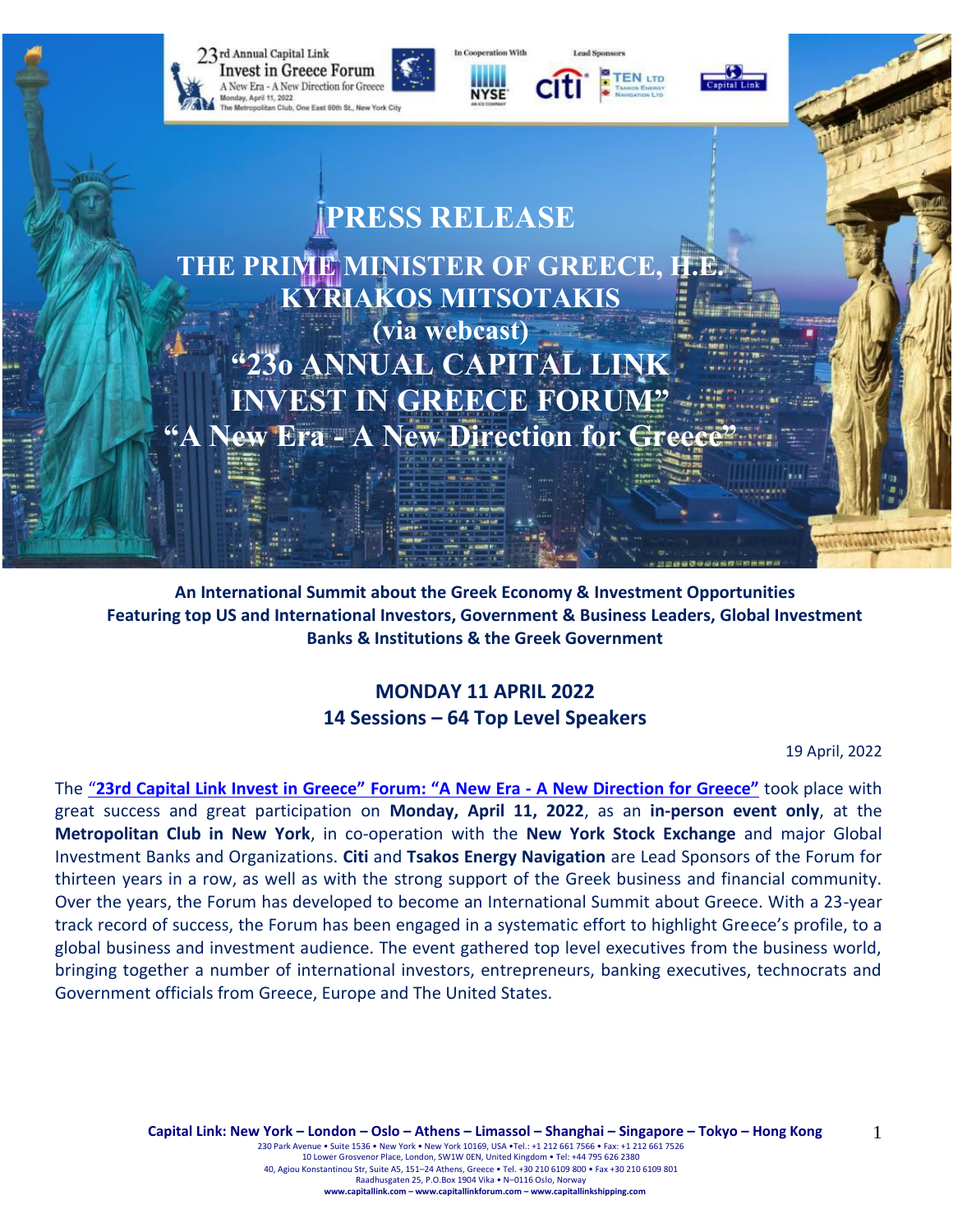# **The Prime Minister of Greece, H.E. Kyriakos Mitsotakis, opened the Forum (via webcast) and delivered the Greek Government's message to international investors: [Watch Video](https://www.youtube.com/watch?v=NRUoPpyes7Q) [Photos to download](https://forums.capitallink.com/greece/2021/images/zip/PRIME-MINISTER-MITSOTAKIS.zip)**



**Ladies and gentlemen, Dear friends,**

**It is with great pleasure that I address you today on the occasion of the 23rd Annual Capital Link. The first one to be taking place with physical presence after two consecutive virtual forums.** 

**After almost three years in government, we are now able to take stock of both the policies that we have put in place and the results being delivered. We are now a resilient nation with confidence in our future.**

**In 2021, the Greek economy bounced back stronger than expected, exceeding its pre-pandemic level by the end of the year. And unemployment has dropped faster than elsewhere, below its pre-pandemic level, and to its lowest rate since 2010.** 

**But of course we know that our job is far from over. We can ill-afford complacency. 2022 is no less turbulent than the previous years. The war in Ukraine poses a grave challenge on multiple fronts. Inflation is affecting households and businesses both in Europe and the US. And of course the pandemic is always on the backburner.** 

**The good news is that Greece's standing in the world is very different from where we found ourselves three years ago. We have proven that we can overcome great challenges and deliver change for the better.** 

**Last week we announced that Greece has paid off its entire debt from the financial crisis to the International Monetary Fund, two years ahead of schedule.** 

**Large multinationals are making significant investments in a variety of sectors; from tourism to datacenters; and from renewables to semiconductor technology.** 

**Greek businesses are becoming more competitive, dynamic and extrovert in their effort to thrive in an ever-changing world.** 

**And our country is turning into a significant tech hub, with Greek startups growing rapidly and forming partnerships with global leaders in their respective fields.** 

**In this context, it comes as no surprise that many Greeks who left the country over the years of the crisis are contemplating coming back, and acting on it. Their international experience is a valuable asset for us. As more opportunities arise, more Greeks of the so-called brain drain generation will choose to grasp them. And as the talent pool grows, more businesses will choose to invest in Greece, leading to a virtuous cycle for the economy and the country as a whole.** 

**Ladies and Gentlemen,** 

**Back in 2019, in my first address to Capital Link as Prime Minister, I laid out the government's ambitious agenda in various policy areas. I talked about our aim to reduce taxation and social security contributions; I referred to PPC's restructuring plan; our efforts to digitize the state; and our target to slash NPEs in the banking sector.**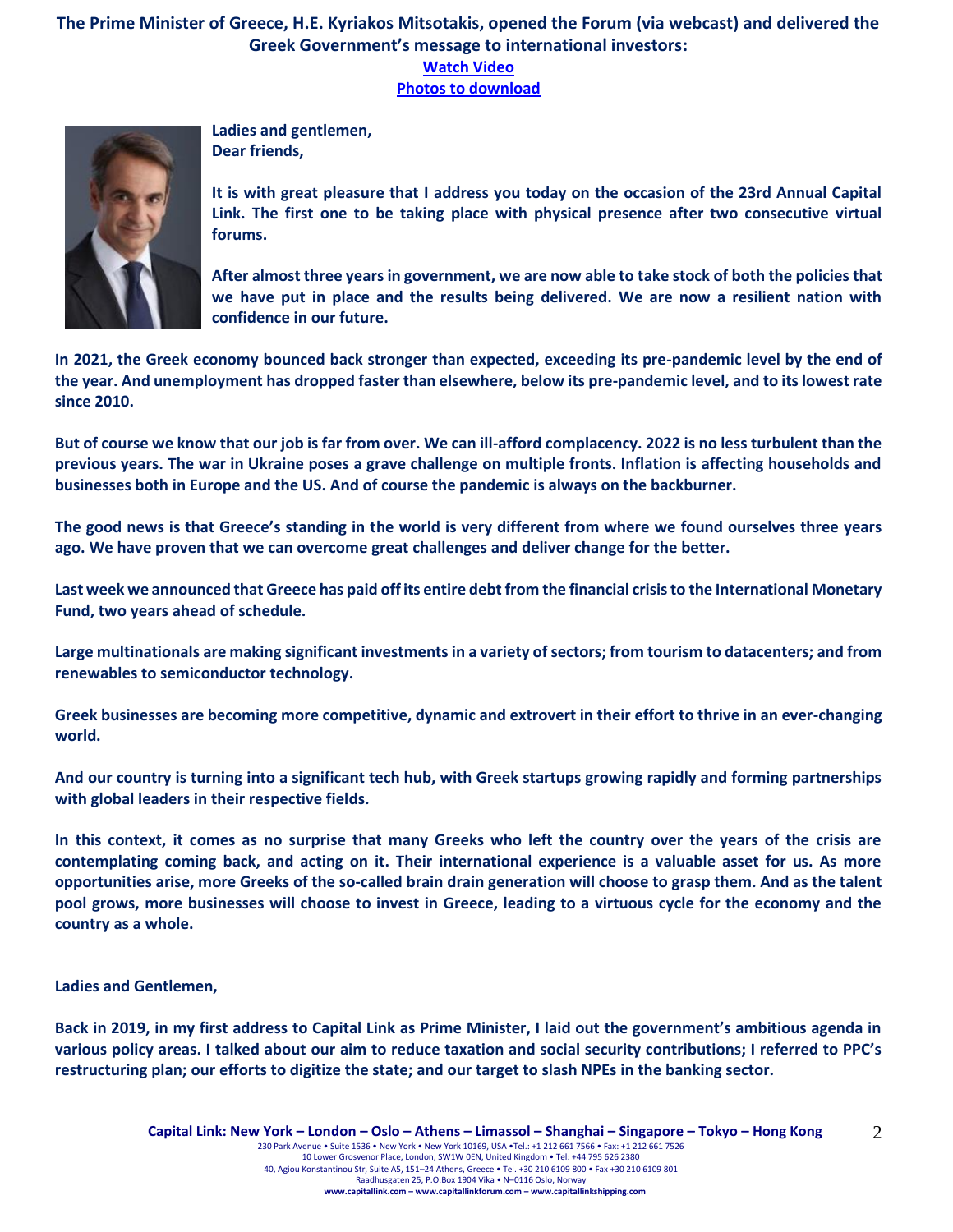**Almost three years later, and despite a pandemic and several other crises that came along, we have made good on our promises. Taxes and social security contributions have been cut; shares in the Public Power Corporation have surged almost tenfold and the company completed a very successful capital increase; our state digitalisation efforts are well under way; and our four systemic banks are on track for single-digit NPEs next year.** 

**And of course there is more to come. I can assure you that our appetite for reforms continues unabated.** 

**On top of our already ambitious agenda, we have the accelerating force of Greece 2.0, Greece's Recovery and Resilience Plan, a comprehensive set of investments and reforms. Our country is the recipient of over 30 billion euros in grants and low interest loans. The majority of those will facilitate our plans for the green transition and digital transformation. The entirety of the loans is being directed to the private sector through the banking system in a transparent and efficient way.** 

**It is my firm belief that – as the title of this year's conference suggests – Greece is indeed entering a new era. In this proud chapter, every Greek, irrespective of where he or she lives, can play an active role in our collective effort.** 

**Together we are building something very special. And I am very grateful to you all.** 

**Thank you and I wish you every continued success.**

**---------------------------------------------------------------------------------------------------------------**

# **FORUM OVERVIEW**

The agenda, topics and structure of this forum through 14 Sessions and 64 Top Level Speakers have been designed to conform with investor interests and requirements. It combines the Greek and US government perspective, with that of private sector executives, international financiers and international investors. The Forum was held at a critical time, as the impact of the pandemic is still being felt in the global economy. Supply chain problems, inflation trends and increases in energy tariffs are challenges that remain at the forefront. At the same time, the new war in Ukraine has redrawn the geopolitical and energy map of Europe, intensifying the global uncertainty.

**"Capital Link Invest in Greece Forum: A New Era – A New Direction for Greece":** Greece has made a dynamic comeback in the global capital markets and the global investment community but this is the first step. Looking ahead, despite the challenges stemming from the pandemic, there is a new reality and potential in Greece today. Modernization and Investments" are at the heart of the "Greece 2.0" program, the largest plan developed in the modern history of the county aiming to change the economy model, transforming it into a competitive and extroverted one, with a digital and efficient state. The approximately EUR 31 billion that will be disbursed by the Recovery and Resilience Facility - in addition to the funds from the European Development Programs included in the new EU budget for the period 2021- 2027, can be the foundation for Greece to attract the significant and additional foreign investments that the country needs.

**H.E. Christos Staikouras, Minister of Finance**, Keynote Speaker of the Conference, presented Greek Government's economic strategy, and his speech was titled **"Accelerating Growth - Government Economic Policy & Objectives".**

**H.E. Mr. Adonis Georgiadis**, **Minister of Development and Investments**, and the Chairman & Chief Executive Officer of PFIZER, **Dr. Albert Bourla** were the Keynote Speakers at the formal Luncheon.

Introductory Speeches were made by: **Mr. Stefan Jekel**, Head of International Listings - New York Stock Exchange, **Mr. Jay Collins**, Managing Director, Vice Chairman Corporate & Investment Banking - Citi, and **Dr. Nikolas P. Tsakos**, Founder, President & CEO - TEN Ltd., who spoke on "The State of Greek & Global Shipping".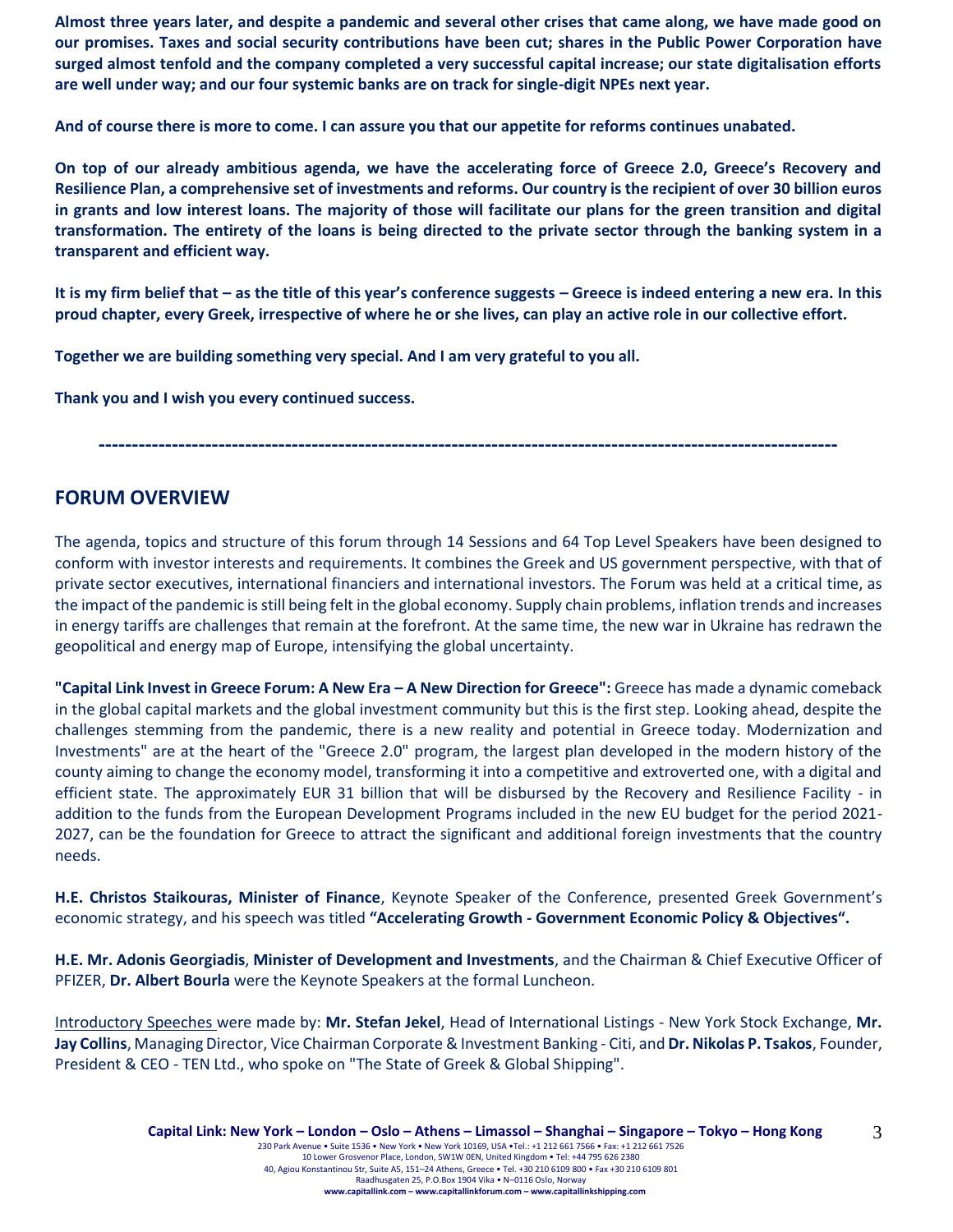#### **One-On-One Meetings**

Like every year, the Conference provided foreign investors with the opportunity to network through a variety of "oneto-one meetings" with Institutional Investors representing large foreign funds with investment interest in Greece, with listed and non-listed companies, as well as with members of the delegation of the Greek Government.

In cooperation with the investment banks that support the Forum, **group sessions** were organized for the main ministers of the government:

**H.E. Christos Staikouras, Minister of Finance**, accompanied by Mr. Dimitrios Tsakonas, General Manager - Public Debt Management Organization (ODDIH), and

**H.E. Mr. Adonis Georgiadis**, **Minister of Development and Investments** accompanied by Mr. Nikos Papathanasis, Alternate Minister of Development & Investments, Private Investments & PPPs, Mr. Gregory D. Dimitriadis, CEO & Member of the Board of Directors – Hellenic Corporation of Assets and Participations SA (HCAP) & Mr. Dimitris Politis, Chief Executive Officer – Hellenic Republic Asset Development Fund (HRAF).

#### **Greek American and International Media**

The representatives of the government and of the participating companies met with the Greek American Media that covered the Forum as well as with representatives of International Media such as: Financial Times, Wall Street Journal, Bloomberg, YAHOO Finance, Reuters, New York Times, Tradewinds.

### **OFFICIAL DINNER – AWARD CEREMONY: «2021 HELLENIC CAPITAL LINK LEADERSHIP AWARD»**

**The 23rd Annual Capital Link Invest in Greece Forum "A New Era - A New Direction for Greece", concluded with an official dinner during which Mr. Alex Fotakidis, Partner & Head of Greece - CVC Capital Partners, was honored with the "2021 Capital Link Hellenic Leadership Award", for his outstanding contribution to Greece. H.E. Alexandra Papadopoulou, Ambassador of Greece to the United States, delivered Welcome Remarks. The Keynote Address was delivered by Mrs. Maria Olson, Office Director-Office of Southern European Affairs Bureau of European and Eurasian Affairs – U.S. DEPARTMENT OF STATE with the participation of the new Ambassador-Designate of the United States to Greece, Mr. George J. Tsunis. Mr. Panayotis Bernitsas, Managing Partner - Bernitsas Law delivered Opening Remarks. Mr. Georgios Papadimitriou, Partner, Accounts & Markets Leader, Central, Eastern and Southeastern Europe & Central Asia – EY, introduced the Honoree Mr. Alex Fotakidis, Partner & Head of Greece - CVC Capital Partners.**

**The Dinner was sponsored by ΕΥ.**

#### **TUESDSAY, APRIL 12, 2022**

#### **«GREEK AMERICAN ISSUER DAY» at the New York Stock Exchange**

Within the context of the 23rd Annual Capital Link Invest in Greece Forum "A New Era - A New Direction for Greece", the New York Stock Exchange in cooperation with Capital Link organized, a special ceremony, in honor of Greece, titled **«GREEK AMERICAN ISSUER DAY at NYSE». Dr. Nikolas P. Tsakos, Founder, President & CEO, TEN Ltd. (NYSE: TNP) and Minister of Finance, H.E. Christos Staikouras, rang the "Opening Bell", starting the trading session on Tuesday, April 12, 2022, of the NYSE-New York Stock Exchange accompanied by high level executives from Greek-American and Greek companies listed in the New York Stock Exchange.**

#### **This year's Forum was honored by the participation of:**

**REPRESENTATIVES OF THE GREEK GOVERNMENT**

• **The Prime Minister of Greece, H.E. Kyriakos Mitsotakis** 

4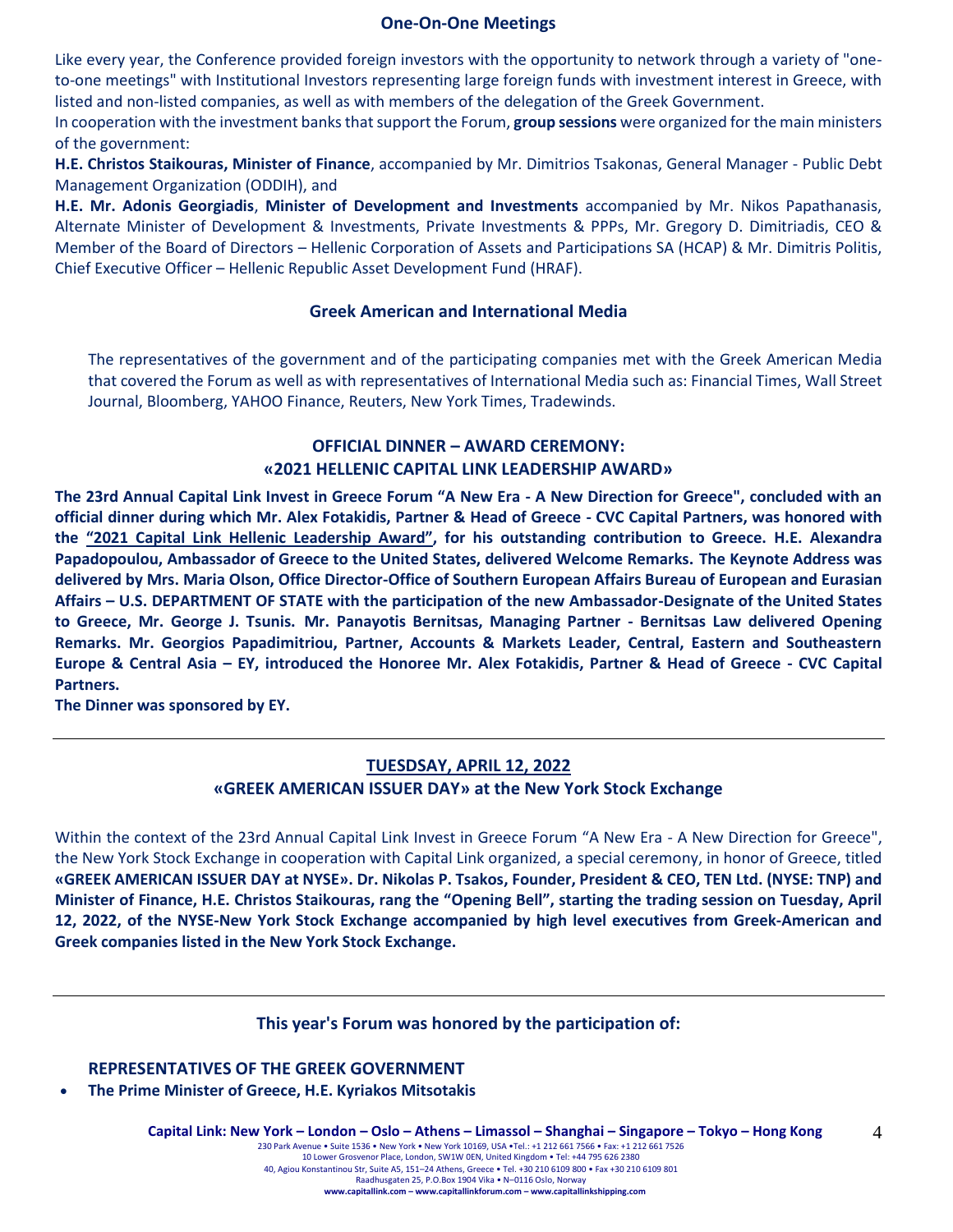- **H.E. Christos Staikouras,** *The Greek Minister of Finance*
- **H.E. Adonis Georgiadis***, Minister of Development & Investments*
- **Η.Ε. Nikos Papathanasis***, Alternate Minister of Development & Investments Private Investments & PPPs*
- **H.E. Panos Tsakloglou***, Deputy Minister of Labour & Social Affairs*
- **Mr. George Pitsilis**, *Governor of the Independent Authority for Public Revenue (IAPR), ex President of Intra-European Organisation of Tax Administrations (IOTA)*
- **Mr. Gregory D. Dimitriadis***, CEO & Member of the Board of Directors –* Hellenic Corporation of Assets and Participations (HCAP)
- **Mr. Dimitris Politis**, *CEO* Hellenic Republic Asset Development Fund (HRAF)
- **H.E. Alexandra Papadopoulou**, *Ambassador* of Greece to the United States
- **H.E. Maria Theofili**, *Ambassador Extraordinary and Plenipotentiary, Permanent Representative* of Greece to the United Nations

## **US GOVERNEMENT OFFICIALS**

- **Mrs. Maria Olson**, *Office Director-Office of Southern European Affairs –* **Bureau of European and Eurasian Affairs - U.S. DEPARTMENT OF STATE**
- **H.E. Geoffrey R. Pyatt, U.S. Ambassador to the Hellenic Republic (via webcast)**
- **H.E. George J. Tsunis***, Ambassador-Designate* of the **United States to Greece**

# **SENIOR REPRESENTATIVES FROM GREEK AND INTERNATIONAL ORGANIZATIONS:**

- **Mrs**. **Elizabeth McCaul,** *Member of the Supervisory Board* **European Central Bank**
- **Dr. Albert Bourla**, *Chairman & Chief Executive Officer* **PFIZER**
- **Mr. Stefan Jekel**, *Head of International Listings* **New York Stock Exchange**
- **Mr. Dimitrios Tsakonas**, Director General **Public Debt Management Agency**

## **LARGE INTERNATIONAL BANKS**

- Ambrosia Capital
- Axia Ventures Group
- Barclays
- BNP Paribas
- Citi
- Goldman Sachs
- HSBC
- Nomura International

#### **EUROPEAN ORGANIZATIONS**

• European Central Bank

#### **LISTED COMPANIES**

- Alpha Bank
- Eurobank
- National Bank of Greece
- Piraeus Bank
- Athens Water Supply & Sewage Company SA (EYDAP)
- ADMIE (IPTO) Holding S.A
- DESFA S.A. (Hellenic Gas Transmission System Operator)
- GEK Terna Group
- Hellenic Petroleum Holdings S.A. ELPE
- Lamda Development
- OTE Group of Companies
- Public Power Corporation PPC

## **INTERNATIONAL COMPANIES**

- AVIS Greece
- Eldorado Gold
- EY
- Flott & Co. PC
- Hill International
- Oliver & Wyman
- NN Hellas
- PFIZER
- York Studios

# **OTHER COMPANIES/ORGANIZATIONS**

- DECA Investments
- Dimand Real Estate Development
- Ellikonos Capital Partners
- EOS Capital Partners
- Greek National Tourism Organization (GNTO)
- Hellenic Medical Society
- Intrum
- PPC Renewables
- Qualco Group
- SMERemediumCap

#### **LAW FIRMS**

- Bernitsas Law
- D.C. Christopoulos & Partners
- Dedes & Associates Law Firm
- Kyriakides Georgopoulos Law Firm

**Capital Link: New York – London – Oslo – Athens – Limassol – Shanghai – Singapore – Tokyo – Hong Kong**  230 Park Avenue • Suite 1536 • New York • New York 10169, USA •Tel.: +1 212 661 7566 • Fax: +1 212 661 7526 10 Lower Grosvenor Place, London, SW1W 0EN, United Kingdom • Tel: +44 795 626 2380 40, Agiou Konstantinou Str, Suite A5, 151–24 Athens, Greece • Tel. +30 210 6109 800 • Fax +30 210 6109 801 Raadhusgaten 25, P.O.Box 1904 Vika • N–0116 Oslo, Norway **www.capitallink.com – www.capitallinkforum.com – www.capitallinkshipping.com**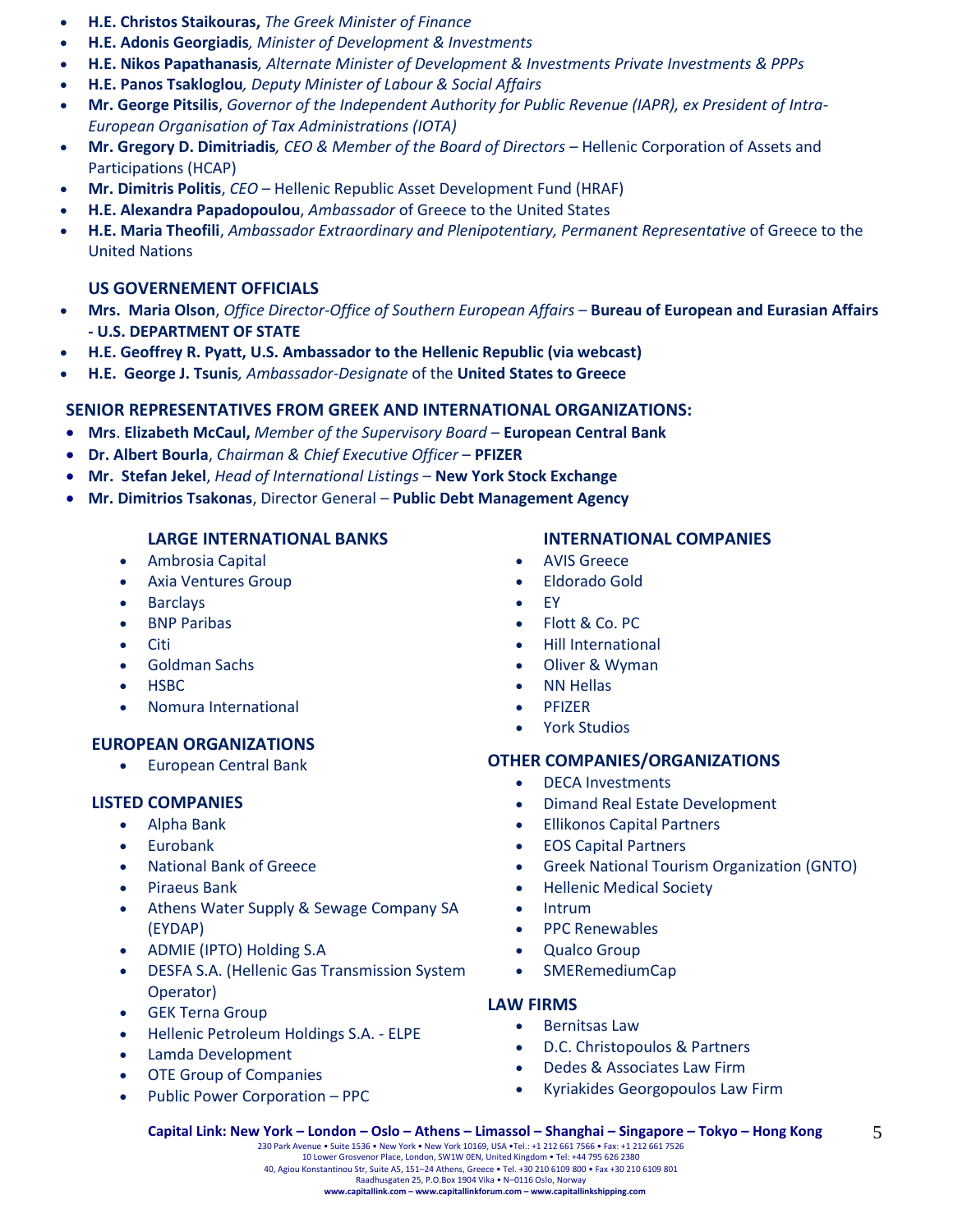• Trastor REIC

### **INTERNATIONAL INVESTORS**

- Bain Capital Credit
- CVC Capital Partners
- Grifon Capital Partners / Fortress
- Partners Group
- Lambadarios Law Firm
- Machas & Partners Law Firm
- Millbank
- **POTAMITISVEKRIS**
- Reed Smith LLP

# **INTERNATIONAL SHIPPING COMPANIES**

- Navios Maritime Partners
- Tsakos Energy Navigation TEN Ltd.

**---------------------------------------------------------------------------------------------------------------**

# **THE FORUM WAS ORGANIZED:**

**IN COOPERATION WITH:** New York Stock Exchange **SPONSORS:**

*Lead Sponsors:* Citi and Tsakos Energy Navigation - TEN Ltd. are the main sponsors of the Forum for the last 13 years. *Gold Sponsors:* Barclays • BNP Paribas • EY • Goldman Sachs • Piraeus Bank

*Grand Sponsors:* Alpha Bank • Ambrosia Capital • Athens Water Supply & Sewage Company (EYDAP) • AVIS • AXIA Ventures Group • Bernitsas Law • Eldorado Gold • Greek National Tourism Organisation (GNTO) • Hellenic Petroleum Holdings S.A. • HILL International • HSBC Greece • Kyriakides Georgopoulos Law Firm • Lambadarios Law Firm • Lamda Development • Milbank LLP • National Bank of Greece • NN Hellas • Nomura International • Oliver Wyman • OTE Group of Companies • POTAMITISVEKRIS • Public Power Corporation of Greece – PUBLIC POWER CORPORATION S.A. (PPC S.A.) • PPC Renewables • Qualco Group • Reed Smith

*Sponsors:* D.C. CHRISTOPOULOS & PARTNERS • DEDES & ASSOCIATES LAW FIRM • Eurobank S.A. • GEK TERNA • INTRUM • Machas & Partners Law Firm • York Studios

*Supporting Sponsors:* ADMIE (IPTO) Holding SA • DECA Investments AIFM • Dimand Real Estate • Elikonos Capital Partners • EOS Capital Partners • Flott & Co. PC • SMERemediumCap • Trastor REIC

*Cocktail Reception Sponsor:* Navios Maritime Partners L.P.

*Dinner Sponsor:* EY

**SUPPORTING ORGANIZATIONS:** Ministry of Foreign Affairs, General Secretariat for Greeks Abroad and Public Diplomacy, Hellenic Republic • Consulate General of Greece in NY • AHEPA • AHEPA Delphi Chapter 25 • American Hellenic Institute (AHI) • Consulate General of Greece, NY – Trade Office • Cyprus-US Chamber of Commerce • European American Chamber of Commerce, New York • European Financial Management Association (EFM) • Greek American Chamber of Commerce NJ/PA • Hellenic American Bankers Association – HABA • Hellenic American Chamber of Commerce • Hellenic American Women's Council (HAWK) • Hellenic Bankers Association UK • Hellenic Corporation of Assets & Participations • Hellenic Lawyers Association • Leadership 100 • The Hellenic Initiative • World Hellenic Inter-Parliamentary Association

**MEDIA PARTNERS:** Antenna • Antenna Satellite • AllAboutShipping.co.UK • Anamniseis • Banking News • Εθνικός Κήρυξ – The National Herald • Greek Reporter • Hellenic Daily News – NY • Hellas Journal By Mignatiou.Com • Hellenic DNA • Hellenic News of America • MEGA – TO BHMA – TA NEA – in.gr – ot.gr-Οικονομικός Ταχυδρόμος • NGTV • Oikonomiki Epitheorisi – Greek Business File • Athens - Macedonian News Agency • World Energy News

**Photos** : [23rd Annual Capital Link Invest in Greece Forum -](https://www.toliosphotography.com/ToliosEvents/CAPITAL-LINK-/23rd-Annual-Capital-Link-New-York-City/n-RHX6QD/) toliosphotography

**View all Forum videos** :<https://www.youtube.com/c/CapitalLinkInc/videos>

**For further information, please contact:**

6